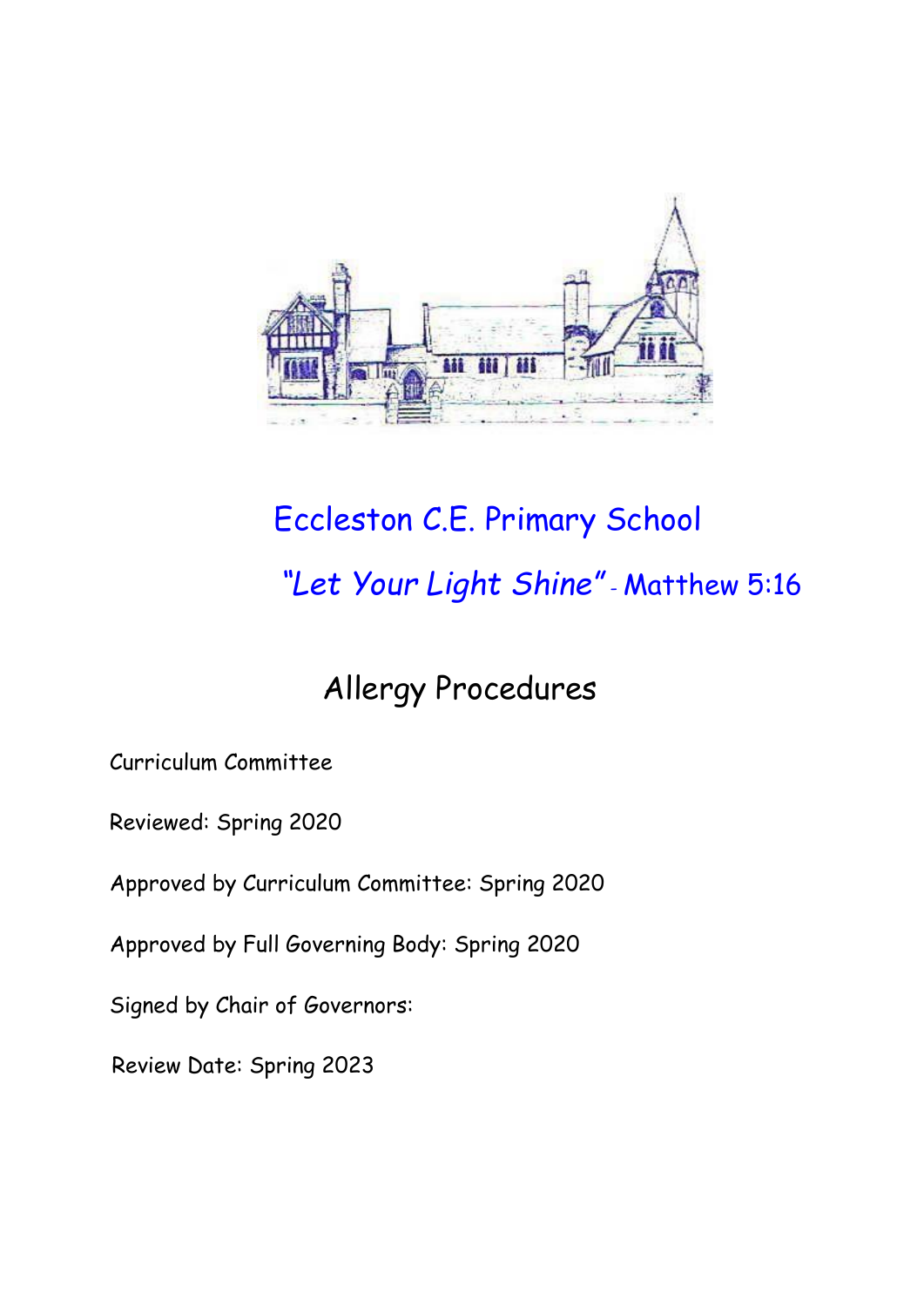#### **ECCLESTON CE PRIMARY SCHOOL**

#### **Our Vision Statement**

**At Eccleston C of E Primary School we are united in our vision to prepare our children for life in the modern world.**

**We will do this by instilling a lifelong love of learning and embedding Christian values that reflect the example Jesus has set.**

**We strive for excellence in all we do, enabling all members of our school to flourish.**

#### **ALLERGY POLICY**

- This policy is concerned with a whole school approach to the health care and management of those members of the school community suffering from specific allergies
- Eccleston CE Primary School is aware that staff and children who attend may suffer from food, bee/wasp sings, animal or nut allergies and believe that all allergies should be taken seriously and dealt with in a professional and appropriate way
- Eccleston CE Primary School does not guarantee a completely allergen free environment, rather to minimise the risk of exposure, encourage self-responsibility and plan for effective response to emergencies
- Eccleston CE Primary School is committed to children not sharing food or drink
- Parents are asked to provide details of allergies on admission to our school

#### **ALLERGY MANAGEMENT**

#### **Medical Information**

- Parents should inform school of any allergy risk as soon as it is diagnosed or before starting school as appropriate
- For children with a food allergy, parents will be asked to complete a food allergy risk assessment form.(See appendix 1) This will enable parents to explain the condition, define any allergy triggers and any required medication. If needed, additional written or oral advice will be obtained from a doctor or allergy nurse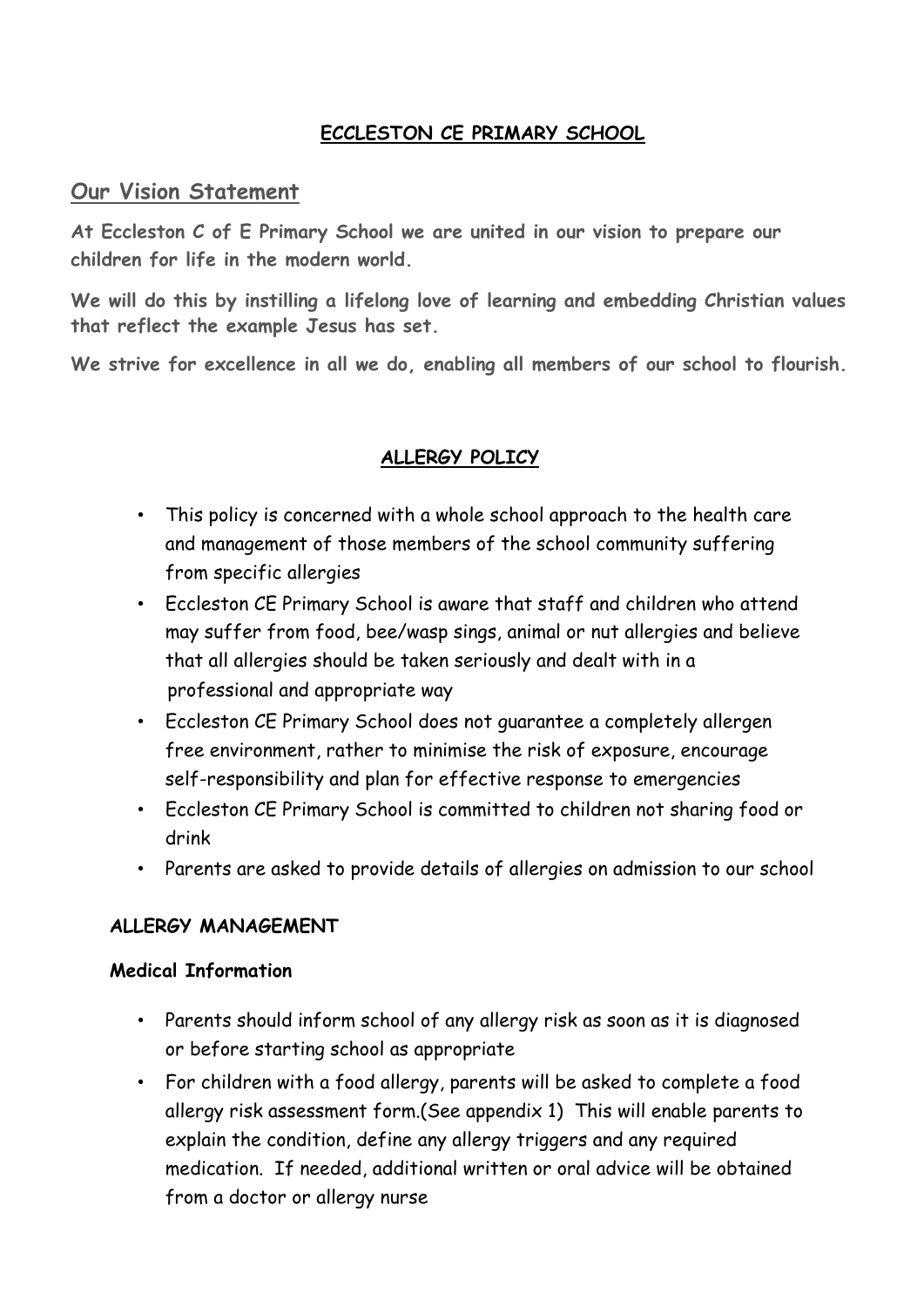• Any change in a child's medical condition during the year must be reported to the school

#### **Epipens**

Where Epipens are required;

- Parents or guardians are responsible for the provision and timely replacement of the Epipens. Two Epipens are required.
- Epipens will be located in the classroom where the child is based -out of reach of children but quickly accessible for staff
- Epipen training will be refreshed for all staff as soon as possible after a child is prescribed one

#### **Food Allergy Risk Assessment Form**

This should be completed as soon as possible by parents and will include the following information;

- The allergen (the substance the child is allergic to)
- The nature of the allergic reaction (from rash, breathing problems to anaphylactic shock)
- What to do in case of an allergic reaction, including any medication to be used and how it is to be used
- Control measures e.g. how the child can be prevented from contact with the allergen

#### **Parents' Role**

- To complete a food allergy risk assessment form
- If a child has been prescribed with an Epipen this must be provided and updated as necessary. Medication should be sent into school clearly labelled in the original container
- To provide up to date contact information
- To provide appropriate food to be consumed within school
- To liaise with school staff concerning snacks or food related activities such as cooking of science experiments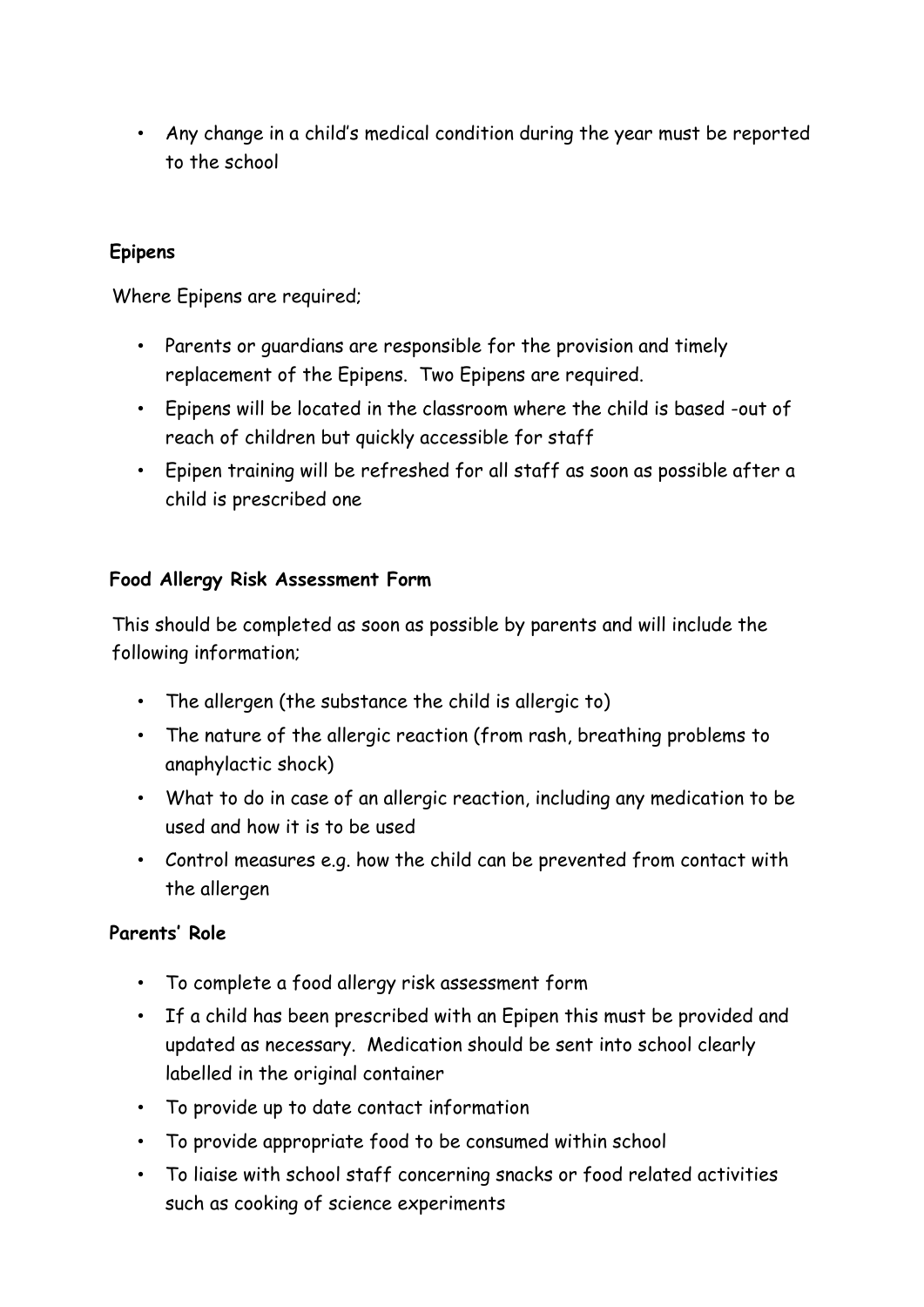• To provide a GP letter outlining the allergy requirements for the school kitchen

#### **Staff Role**

- School will ensure a meeting is set up to establish further details and to complete a food allergy risk assessment form
- All staff who come into contact with the child will be made aware of what treatment/medication is required and where any medication is stored
- All staff will promote hand washing before and after eating
- To ensure children do not share food in school
- To liaise with parents about snacks and any food related activities such as cooking or science experiments
- Our school cook is fully trained in allergen awareness and special diets and forms a partnership with the school to ensure pupils with recognised allergenic requirements and not put at risk by offering alternative food choices where appropriate
- Our school cook will provide a tailored diet sheet for pupils diagnosed with allergens which will be submitted for the catering management team
- Any information concerning children suffering from allergens will be displayed in the staff room, office and school kitchen
- Staff will be updated concerning children suffering from allergens on a regular basis but at least twice a year
- Any medication will be taken on any school trips
- Parents' contact details will be stored with any appropriate medication as well as being displayed in the school office, kitchen and staffroom

## **IN THE EVENT OF A CHILD SUFFERING FROM AN ALLERGIC REACTION;**

- We will delegate someone to contact the child's parents
- We will dial 999 if appropriate
- We will keep calm and make the child feel comfortable
- If medication is available it will be administered
- If parents or a responsible adult have not arrived by the time the ambulance arrives a member of staff will accompany the child to hospital Appendix 1